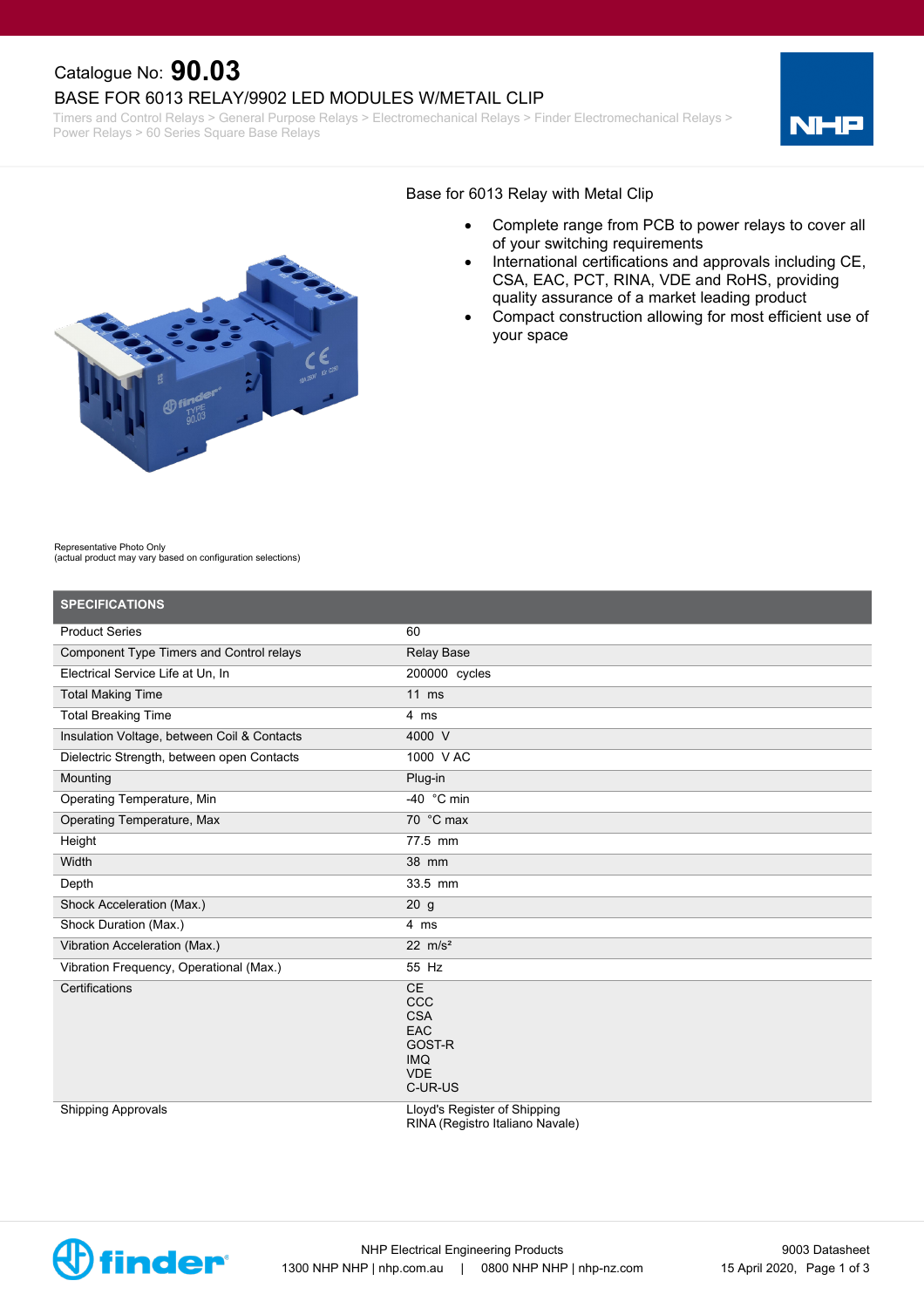# Catalogue No: **90.03**

### BASE FOR 6013 RELAY/9902 LED MODULES W/METAIL CLIP

Timers and Control Relays > General Purpose Relays > Electromechanical Relays > Finder Electromechanical Relays > Power Relays > 60 Series Square Base Relays





Dimension Diagram